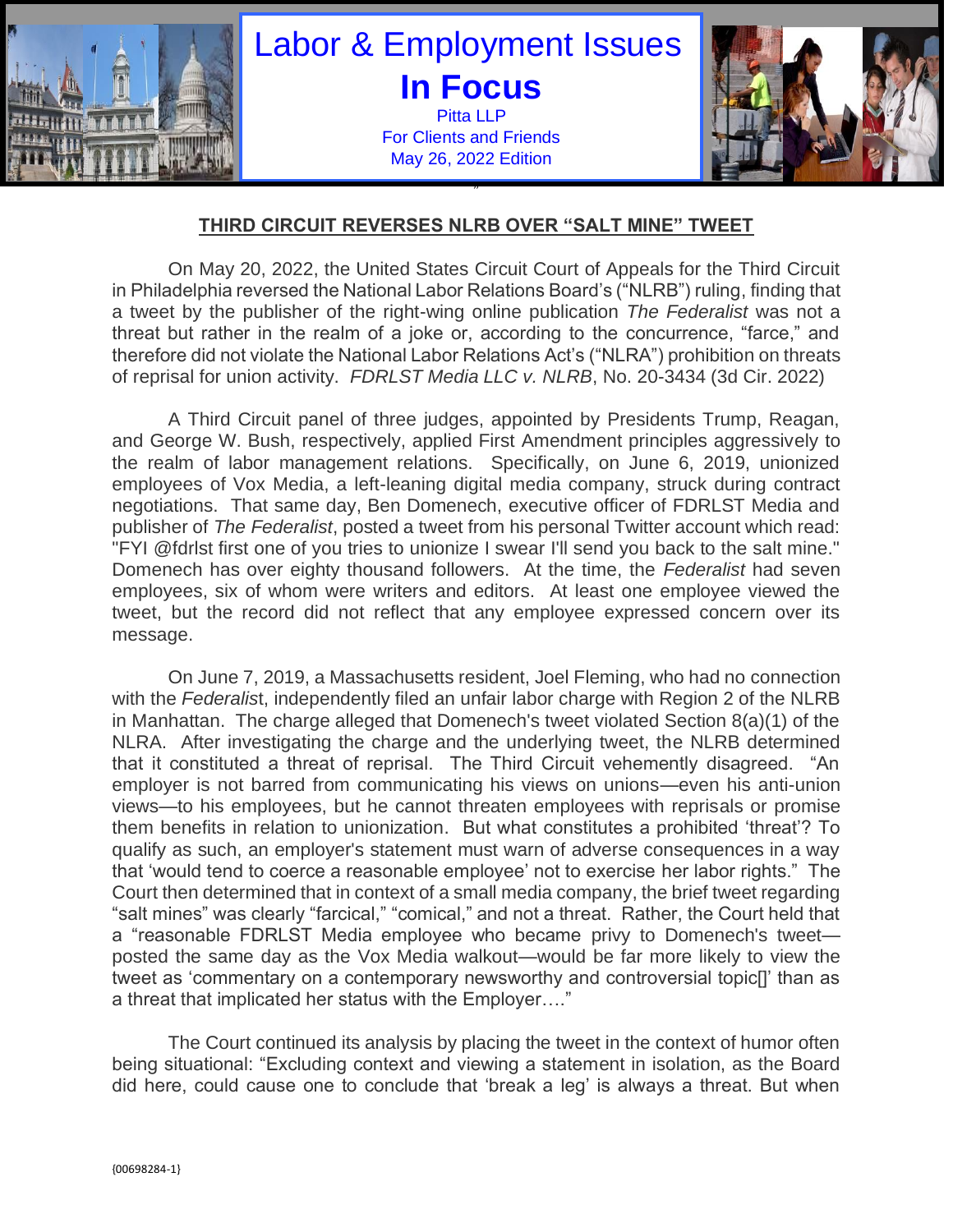expressed to an actor, singer, dancer, or athlete, that phrase can reasonably be interpreted to mean only 'good luck.'"

The Court also found that the NLRB failed to note that there was no evidence of any Federalist employee finding the tweet threatening, concluding that as the charge was filed by a non-employee, the tweet was "pure speech, and the meaning of the employer's statement is open to question, the "silence of the record" is significant and should have been considered."

Importantly, the NLRA distinguishes prohibited employer conduct from protected employer speech in Section 8(c), which provides that "[t]he expressing of any views, argument, or opinion, or the dissemination thereof, whether in written, printed, graphic, or visual form, shall not constitute or be evidence of an unfair labor practice under any of the provisions of this subchapter [29 U.S.C. §§ 151–169], if such expression contains no threat of reprisal or force or promise of benefit." Thus, this Section implements the First Amendment. It also is worth noting that the Court recognized the NLRB's broad jurisdiction to hear charges, even when brought by unrelated third parties.

While the case was decided on limited, specific facts, the decision gives an important insight into the Federal Courts' ongoing wrestling with the issue of the First Amendment as applied in labor disputes.

## **UNITED STATES WOMEN'S NATIONAL SOCCER TEAM FINALLY ACHIEVES PAY EQUITY**

After years of litigation, and decades of outperforming their male counterparts on the pitch, the United States Women's National Soccer Team ("USWNT") has finally reached an agreement with the sport's domestic governing body, U.S. Soccer, to provide for pay equity between the Men's and Women's teams. After using the different language in the teams' respective collective bargaining agreements ("CBAs") and the fact that the international soccer federation ("FIFA") provides far bigger bonus pools for the Men's World Cup as opposed to the Women's World Cup, as excuses for avoiding pay equity, U.S. Soccer finally agreed to equal pay pools for both teams after receiving an assist from the Men's team, as they agreed to share the men's games larger bonus pool.

The new, matching CBAs, which run through 2028, thus two World Cup cycles, equalize World Cup prize money, clearing the obstacle which had perpetuated inequality and still does in other national team arrangements. The new CBAs most importantly no longer place the two teams as competing with each other for resources and instead place them together trying to popularize the world game and help each other financially in the process.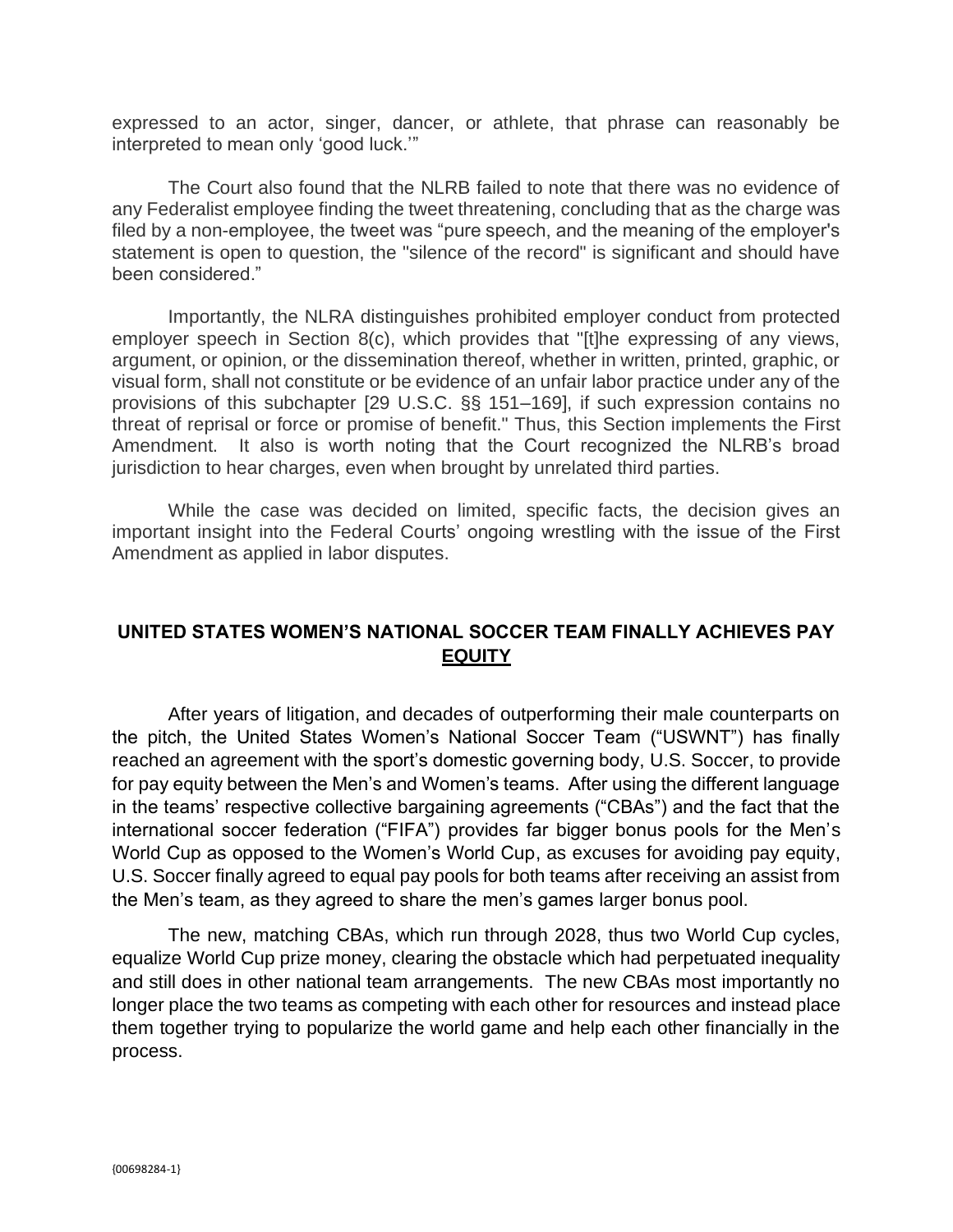The new CBAs come on the heels of the recent settlement of a gender discrimination and pay equity suit brought by several prominent members of the women's team representing a class against U.S. Soccer. The settlement netted the women \$24 million, and came with a promise of equal pay, which is brought to life by the CBAs.

Perhaps not coincidentally, U.S. Soccer is currently run by President Cindy Parlow Cone, a former USWNT player and World Cup and Olympic Champion.

For their part, several United States Men's National Team ("USMNT") players had been advocating for this arrangement, despite the possible loss of income for them, at least in the short term. Walker Zimmerman, a USMNT defender and players' association leader, acknowledged that, for the men, "there was a potential chance of making less money. No doubt about it. But we also believe so much in the women's team, we believe in the whole premise of equal pay. And ultimately, that was a big driving force for us."

The biggest change in the USWNT CBA will be that the team is paid for play, as opposed to the prior system of guaranteed salaries for certain, top players, and as the USMNT has been paid for many years. In addition, the players will earn bonuses for wins and draws. Most importantly, the USMNT and the USWNT agreed to share World Cup prize money, bridging a gap that FIFA has refused to close. FIFA rewarded men's teams at the 2018 World Cup with a total of \$400 million based on their performance. The winner, France, received \$38 million. The entire pot at the 2019 Women's World Cup was \$30 million. The USWNT received \$4 million for winning. Now, under the new agreement, the parties will pool all prize money they earn from the 2022 Men's and 2023 Women's World Cups and distribute 90% of it equally among the men's and women's teams. The federation will keep the other 10%. In 2026 and 2027, those shares will be 80% and 20%. A similar model will apply to non-World Cup events and other federation revenue.

Perhaps less tangibly, but no less important, the teams will have equal working conditions, including equal quality venues, playing surfaces, practice and training facilities, coaching staffs, medical staff, and travel and accommodation budgets. In the other direction, the USMNT will now receive similar childcare arrangements as the USWNT.

## **NEW YORK STATE SUES AMAZON OVER MISTREATMENT OF DISABLED WORKERS**

On May 18, 2022, the New York State Division of Human Rights ("Division"), the State agency delegated with the authority to enforce the New York State Executive Law § 290 *et seq.*, commonly known as the New York State Human Rights Law ("SHRL"), filed a confidential discrimination complaint against e-commerce giant Amazon ("Complaint"). The Complaint accuses Amazon of unlawfully forcing pregnant and disabled workers to take unpaid medical leaves of absence regardless of whether alternative reasonable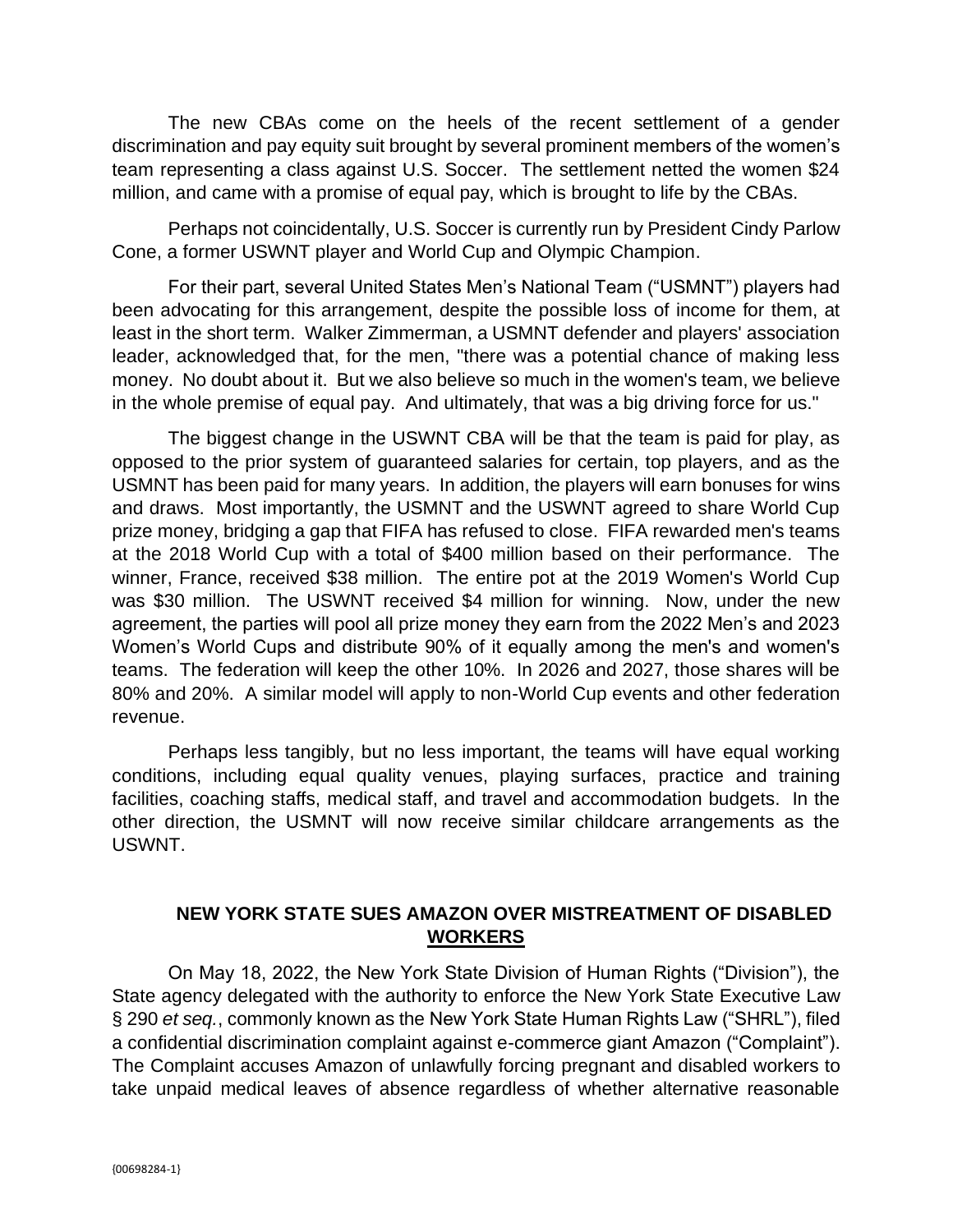accommodations existed, and seeks as a remedy civil fines and penalties of up to \$100,000 per violation, improved training, and new policies for reviewing requests for reasonable accommodations.

The SHRL protects workers from discrimination on the basis of, among other things, disability and pregnancy, and provides broader protections than its federal corollaries – the Americans with Disability Act and the Pregnancy Discrimination Act. Generally, the SHRL requires employers to engage in a cooperative dialogue and provide reasonable accommodations for employee disabilities. To this end, Amazon employs socalled "accommodation consultants" to evaluate requests for disability- or pregnancyrelated accommodations as required by the SHRL. However, Amazon simultaneously maintains a policy that permits managers to override consultant recommendations. The Complaint involved accusations that Amazon forced a pregnant employee to continue lifting packages over 25 pounds against medical restrictions and after she was injured it unilaterally put her on an indefinite unpaid leave of absence. In some instances, rather than adopting the consultant's recommendation of permitting disabled workers to continue working with a reasonable accommodation, which the consultant noted would allow the person to continue performing the core duties of their job without imposing an undue burden on the company, according to the Complaint, Amazon supervisors would object and decline the recommendations and instead force employees to take leaves of absence. In another case, an Amazon worker's supervisor denied a schedule modification for a sleep-related medical condition even though the worker had submitted medical documentation supporting it, had been trading shifts with a colleague without incident, and the swap was recommended by a consultant.

According to Governor Hochul, her "administration will hold any employer accountable, regardless of how big or small, if they do not treat their workers with the dignity and respect they deserve." She added: "New York has the strongest worker protections in the nation and was one of the first to have protections for workers who are pregnant and those with disabilities. Working men and women are the backbone of New York, and we will continue to take a stand against any injustice they face."

Growing concerns over Amazon's treatment of its workers have also led to, as we have covered in prior editions of *In Focus*, highly publicized union organizing drives with recent success at one of its Staten Island distribution centers. Additionally, last September, six Democratic senators including New York's Kirsten Gillibrand wrote a [letter](https://www.bloomberg.com/news/articles/2021-09-10/amazon-s-treatment-of-pregnant-workers-targeted-by-u-s-senators) calling on the U.S. Equal Employment Opportunity Commission to investigate Amazon's alleged "systemic" failure to accommodate pregnant fulfillment center workers stemming from allegations that the retaiiler failed to shield pregnant workers from physically strenuous tasks. More recently, the retailer has been the target of litigation by State Attorney General Letitia James, though on May 10, 2022, the State Supreme Court Appellate Division for the First Department dismissed as preempted by Federal law the lawsuit which alleged that Amazon committed health and safety violations at its City